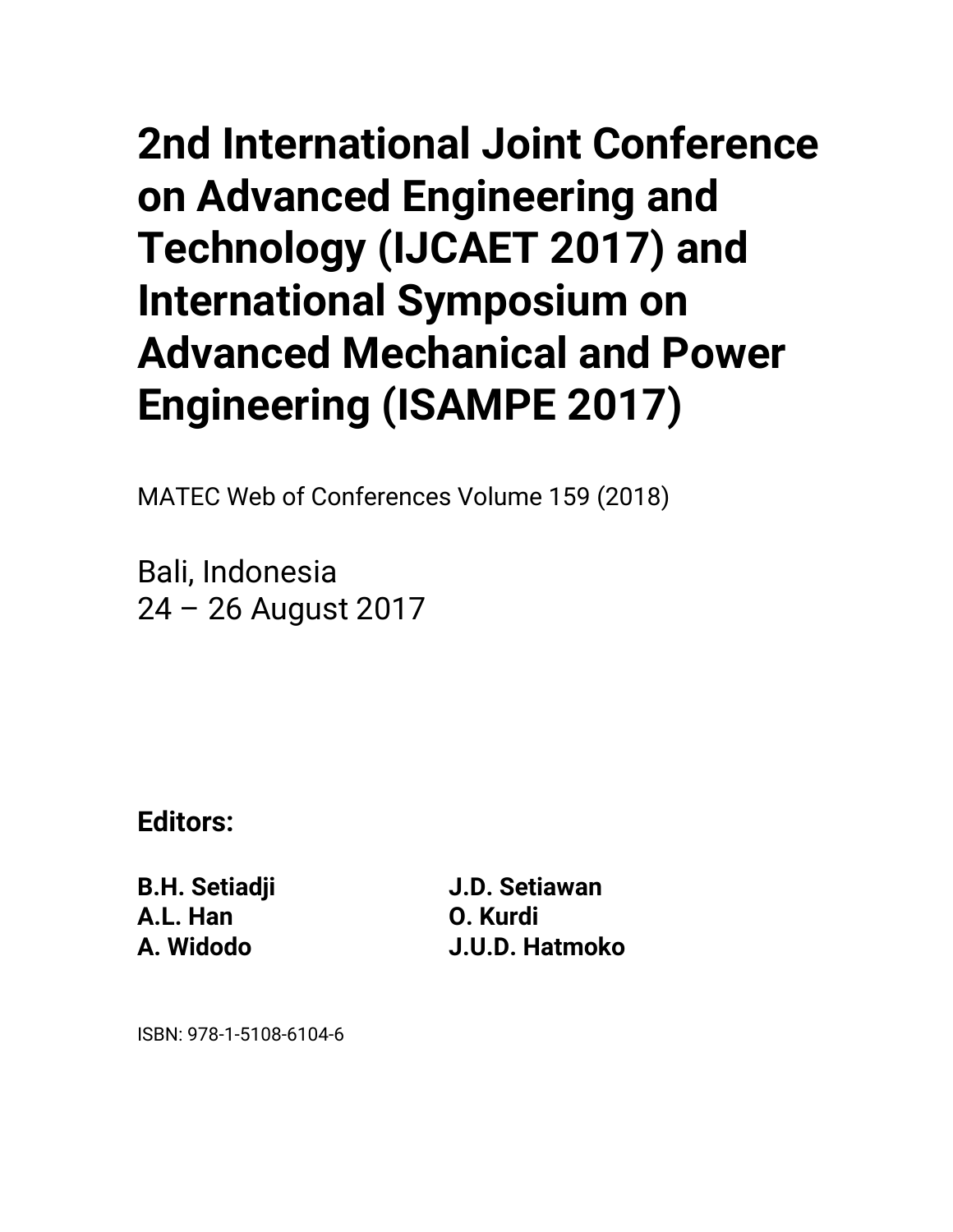## **Printed from e-media with permission by:**

Curran Associates, Inc. 57 Morehouse Lane Red Hook, NY 12571



**Some format issues inherent in the e-media version may also appear in this print version.** 

This work is licensed under a Creative Commons Attribution license: http://creativecommons.org/licenses/by/2.0/ **You are free to: Share** – copy and redistribute the material in any medium or format. **Adapt** – remix, transform, and build upon the material for any purpose, even commercial. The licensor cannot revoke these freedoms as long as you follow the license terms. **Under the following terms:**  You must give appropriate credit, provide a link to the license, and indicate if changes were made. You may do so in any reasonable manner, but not in any way that suggests the licensor endorses you or your use. The copyright is retained by the corresponding authors.

Printed by Curran Associates, Inc. (2018)

For additional information, please contact EDP Sciences – Web of Conferences at the address below.

EDP Sciences – Web of Conferences 17, Avenue du Hoggar Parc d'Activité de Courtabœuf BP 112 F-91944 Les Ulis Cedex A France

Phone: +33 (0) 1 69 18 75 75 Fax: +33 (0) 1 69 28 84 91

contact-edps@webofconferences.org

## **Additional copies of this publication are available from:**

Curran Associates, Inc. 57 Morehouse Lane Red Hook, NY 12571 USA Phone: 845-758-0400 Fax: 845-758-2633 Email: curran@proceedings.com Web: www.proceedings.com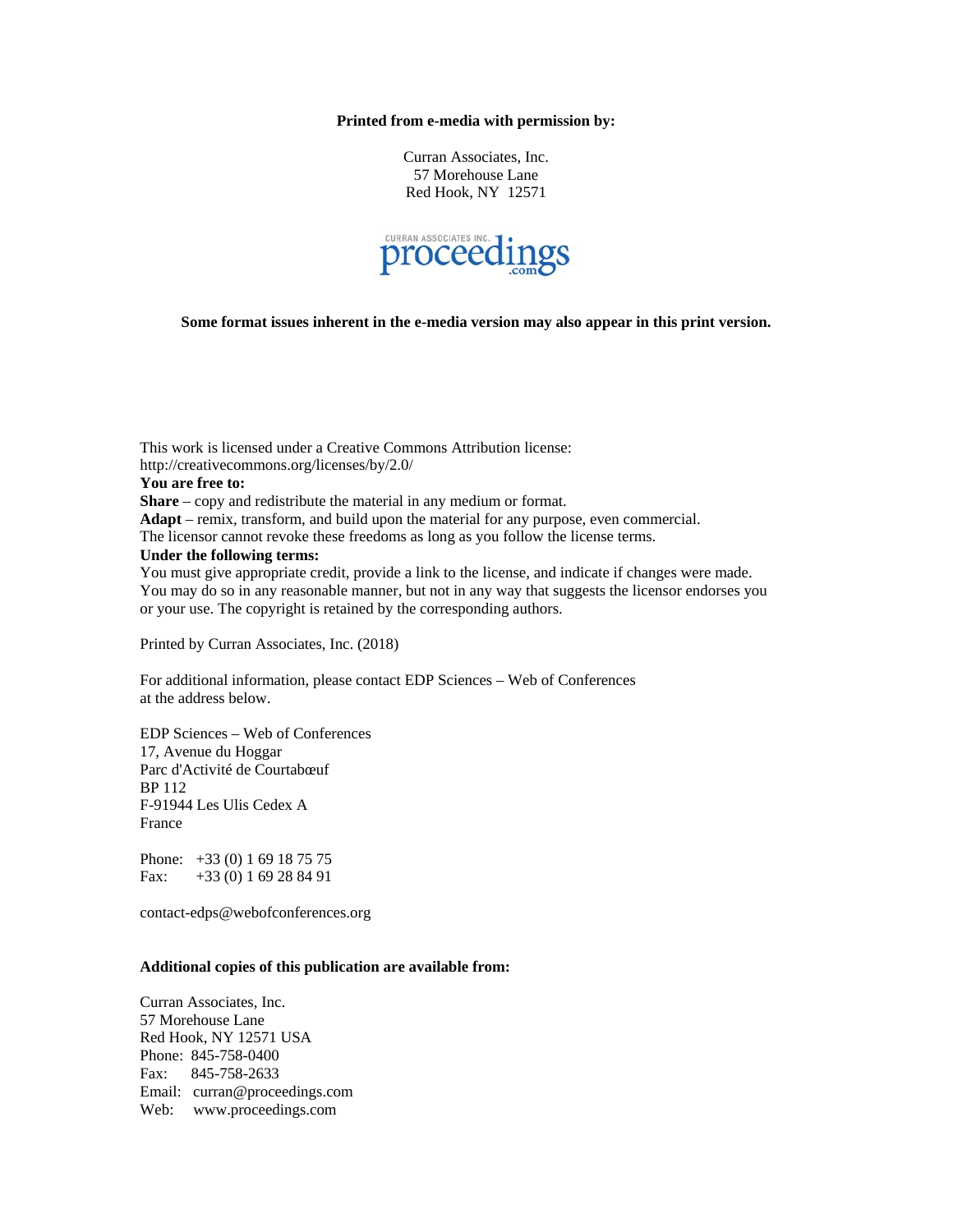## **TABLE OF CONTENTS**

| <b>HOUSING TYPOLOGY OF BALI AGA ARCHITECTURE IN SUKAWANA VILLAGE:</b>            |  |
|----------------------------------------------------------------------------------|--|
|                                                                                  |  |
| Yudantini Ni Made, Surya Darma Kadek Agus                                        |  |
| AN INVESTIGATION OF SPATIAL ARRANGEMENT, FORM, AND STRUCTURAL SYSTEM             |  |
|                                                                                  |  |
| Prajnawrdhi Tri Anggraini                                                        |  |
| SUSTAINABLE STREETSCAPE DESIGN GUIDELINE BASED ON UNIVERSAL DESIGN               |  |
|                                                                                  |  |
| Harsritanto Bangun Ir                                                            |  |
| ON THE SOUND ABSORPTION IMPROVEMENT OF WATER HYACINTH AND COCONUT                |  |
|                                                                                  |  |
| Setyowati Erni, Yahya Iwan, Supriyo Edi, Romadhona Intan C., Minardi Aris        |  |
| DYNAMIC RESPONSE OF RC CANTILEVER BEAM BY EQUIVALENT SINGLE DEGREE OF            |  |
| FREEDOM METHOD ON ELASTIC ANALYSIS - A REVIEW ON TRANSFORMATION                  |  |
|                                                                                  |  |
| Tudjono Sri, Kusumaningrum Patria                                                |  |
| DEVELOPMENT OF BACK-CALCULATION MODEL FOR AGGREGATE GRADATION                    |  |
| Hario Setiadji Bagus, Supriyono, Purwanto Djoko                                  |  |
| MODELLING AND ANALYSIS THE EFFECT OF UNBALANCED MOMENT DIRECTIONS ON             |  |
|                                                                                  |  |
| Sudarsana I Ketut, Wiryadi I Gede Gegiranang, Susila Gede Adi                    |  |
| EFFECT OF CEMENT VARIATION ON PROPERTIES OF CLC CONCRETE MASONRY                 |  |
|                                                                                  |  |
| Sutandar Erwin, Supriyadi Asep, Andalan Cek Putera                               |  |
| <b>COMPARISON OF GENETIC ALGORITHM AND HARMONY SEARCH METHOD FOR 2D</b>          |  |
|                                                                                  |  |
| Ghozi Mohammad, Budiati Anik                                                     |  |
| <b>INTERVAL CONFINEMENT IN COMPRESSION ZONE TO EVALUATED BEAMS</b>               |  |
|                                                                                  |  |
| Priastiwi Yulita Arni, Imran Iswandi, Nuroji, Yuniarto Adi Rudi                  |  |
| DEVELOPMENT OF SEISMIC RISK MICROZONATION MAP FOR SEMARANG DUE TO                |  |
| SEMARANG FAULT EARTHQUAKE SCENARIOS WITH MAXIMUM MAGNITUDE 6.9 MW  60            |  |
| Partono Windu, Irsyam Masyhur, Retno Wardani Sri Prabandiyani                    |  |
| PROJECT COST ESTIMATION BASED ON STANDARD PRICE OF GOODS AND SERVICES            |  |
|                                                                                  |  |
| Arif Ghuzdewan Toriq, Petra Kartika Narindri Brigitta                            |  |
| RIGHT TURN COEFICIENT EVALUATION ANALYSIS ON INTERSECTION CAPASITY               |  |
| FORMULA AT INDONESIA HIGHWAY CAPASITY MANUAL 1997 USING VEHICLE                  |  |
|                                                                                  |  |
| Kami Hari Basuki, Djoko Purwanto                                                 |  |
| THE INFLUENCE OF FREIGHT GENERATION PRODUCTION CHARACTERISTICS OF THE            |  |
| <b>INTERNAL - REGIONAL ZONE COMMODITIES ON SUSTAINABLE FREIGHT</b>               |  |
| Akbardin Juang, Parikesit Danang, Riyanto Bambang, Taufik Mulyono Agus           |  |
| DEVELOPING A PROTOTYPE OF EARLY WARNING SYSTEM OF DELAY RISKS FOR                |  |
|                                                                                  |  |
| Utomo Dwi Hatmoko Jati, Priyono Hery, Agung Wibowo Mochamad, Radian Khasani Riqi |  |
| DEVELOPMENT OF INSTITUTIONAL FUNDING MODEL OF DEEP DISCOUNT BOND AND             |  |
|                                                                                  |  |
| Dwirahman Randika, Latief Yusuf, Dita Rarasati Ayomi                             |  |
| THE COMPARISON OF BOND STRENGTH BETWEEN GEOPOLYMER CONCRETE AND OPC              |  |
|                                                                                  |  |
| Nuroji, Herdian Primadyas Daniel, Nurhuda Ilham, Muslikh                         |  |
|                                                                                  |  |
| Muslikh, Anggraini N. K., Hardjito D., Antonius                                  |  |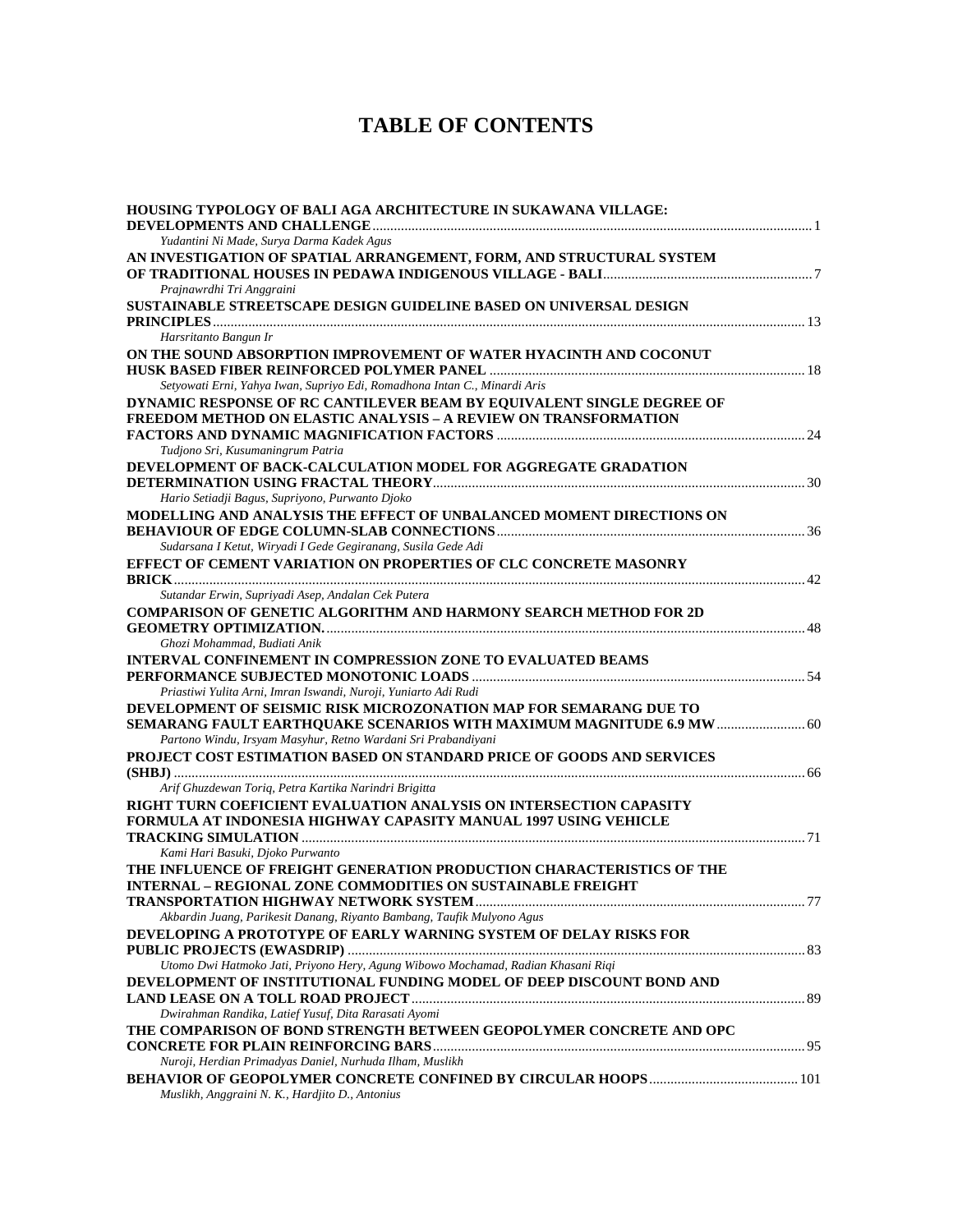| DEVELOPMENT OF RISK-BASED STANDARDIZED WBS (WORK BREAKDOWN                                                                                 |  |
|--------------------------------------------------------------------------------------------------------------------------------------------|--|
| STRUCTURE) FOR QUALITY PLANNING OF HIGH RISE BUILDING ARCHITECTURAL                                                                        |  |
| Rianty Mirradewi, Latief Yusuf, Riantini Leni Sagita                                                                                       |  |
| <b>COMPONENTS OF INDONESIAN TRADITIONAL MARKET: DESIGN TOOLS FOR</b>                                                                       |  |
| Hermawan Ferry, Indarto Himawan, Ismiyati                                                                                                  |  |
| RIVER CONSERVATION USING SECEEL APPROACH: A CASE STUDY ON EAST FLOOD                                                                       |  |
| Sriyana Ignatius                                                                                                                           |  |
| DETERMINING FACTORS FOR IMPLEMENTING GREEN SUPPLY CHAIN MANAGEMENT                                                                         |  |
| Wibowo Mochammad Agung, Handayani Naniek Utami, Mustikasari Anita, Nurdiana Asri, Soleh M. Nur                                             |  |
| SUSTAINABLE COMMUNITY BASED WATER SUPPLY AT SALATIGA BY USE OF RAPFISH                                                                     |  |
| Suharyanto, Deasy K Angelica, Sudarno                                                                                                      |  |
| INDONESIAN HIGHWAY CAPACITY GUIDANCE (IHCG) CORRECTION FACTOR FOR                                                                          |  |
| Indriastuti Amelia K., Yulipriyono Eko                                                                                                     |  |
| CRITICAL SUCCESS FACTORS IN DEVELOPING COLLABORATIVE DESIGN-BUILD                                                                          |  |
|                                                                                                                                            |  |
| Nursin Afrizal, Latief Yusuf, Ibrahim                                                                                                      |  |
| OPTIMIZATION OF IRRIGATION WATER USE TO INCREASE THE BENEFIT OF                                                                            |  |
| Soentoro Edy Anto, Perwira Erlangga, Suryadi Yadi, Winskayati                                                                              |  |
| <b>GREEN HOUSE GASES (GHG'S) EMISSION REDUCTION MEASURES AND VERIFICATION</b>                                                              |  |
| Huboyo Haryono, Wibowo Hari, Retna Sari Winda                                                                                              |  |
| LIFE-CYCLE ASSESSMENT OF CRUDE PALM OIL PRODUCED AT MILL J, PT XYZ,                                                                        |  |
| Andarani Pertiwi, Dwi Nugraha Winardi, Sawitri Desinta, Budiawan Wiwik                                                                     |  |
| <b>RECOVERY PRACTICE OF UNSORTED SOLID WASTE: FROM LANDFILL TOWARDS</b>                                                                    |  |
| Arief Budihardjo Mochamad, Fajarini Sri Wahyuningrum Indah                                                                                 |  |
| METHANE ENRICHMENT ON BIOGAS GENERATED FROM ANAEROBIC DIGESTER USING                                                                       |  |
| Hakim Ridwan, Suwartha Nyoman, Priadi Cindy                                                                                                |  |
| ANALYSIS OF GROUNDWATER OUALITY SURROUNDING MUNICIPAL SOLID WASTE                                                                          |  |
| Arief Budihardjo Mochamad, Purwono, Selfi Nugraheni Annisa                                                                                 |  |
| PREDICTING LEAD (PB) CONTAMINANT MIGRATION THROUGH LANDFILL LINER 184<br>Purwono, Arief Budihardjo Mochamad                                |  |
| LEAVES COMPOSTING PROCESS AND THE INFLUENCE OF RUMEN CONTENT AND BRAN                                                                      |  |
| Arief Budihardjo Mochamad, Sutrisno Endro, Purwono, Fatimah Maulia                                                                         |  |
| ANALOG STUDY OF FLUID FLOW ON DEFORMATION BAND AT PETANI FORMATION,                                                                        |  |
| Choanji Tiggi, Rita Novia, Yuskar Yuniarti, Pradana Aulia                                                                                  |  |
| PALAEOECOLOGICAL ANALYSIS OF SENTOLO FORMATION BASED ON FORAMINIFERA                                                                       |  |
| FOSSIL ASSEMBLAGE FROM STRATIGRAPHIC CROSS-SECTIONAL MEASUREMENTS IN                                                                       |  |
|                                                                                                                                            |  |
| Kurniasih Anis, Idham Fauzan Muhammad, Winarno Tri, Setyawan Reddy                                                                         |  |
| APPLICATION OF AQUIFER VULNERABILITY INDEX (AVI) METHOD TO ASSESS<br>GROUNDWATER VULNERABILITY TO CONTAMINATION IN SEMARANG URBAN AREA 205 |  |
| Putranto Thomas Triadi, Santi Narulita, Widiarso Dian Agus, Pamungkas Dimas                                                                |  |
| THE INFLUENCE OF FAULT AND STRESS CONTRIBUTED ON OVERPRESSURE                                                                              |  |
| MECHANISM FOR NEOGEN FORMATION (MUNDU, WONOCOLO, NGRAYONG) EAST                                                                            |  |
| Fahrudin, Nugroho Hadi, Winarno Tri, Hayuddin Zul, Suprayetno Joko, Firmansyah Rully, Muhajir, Kadarusman<br>Ade                           |  |
|                                                                                                                                            |  |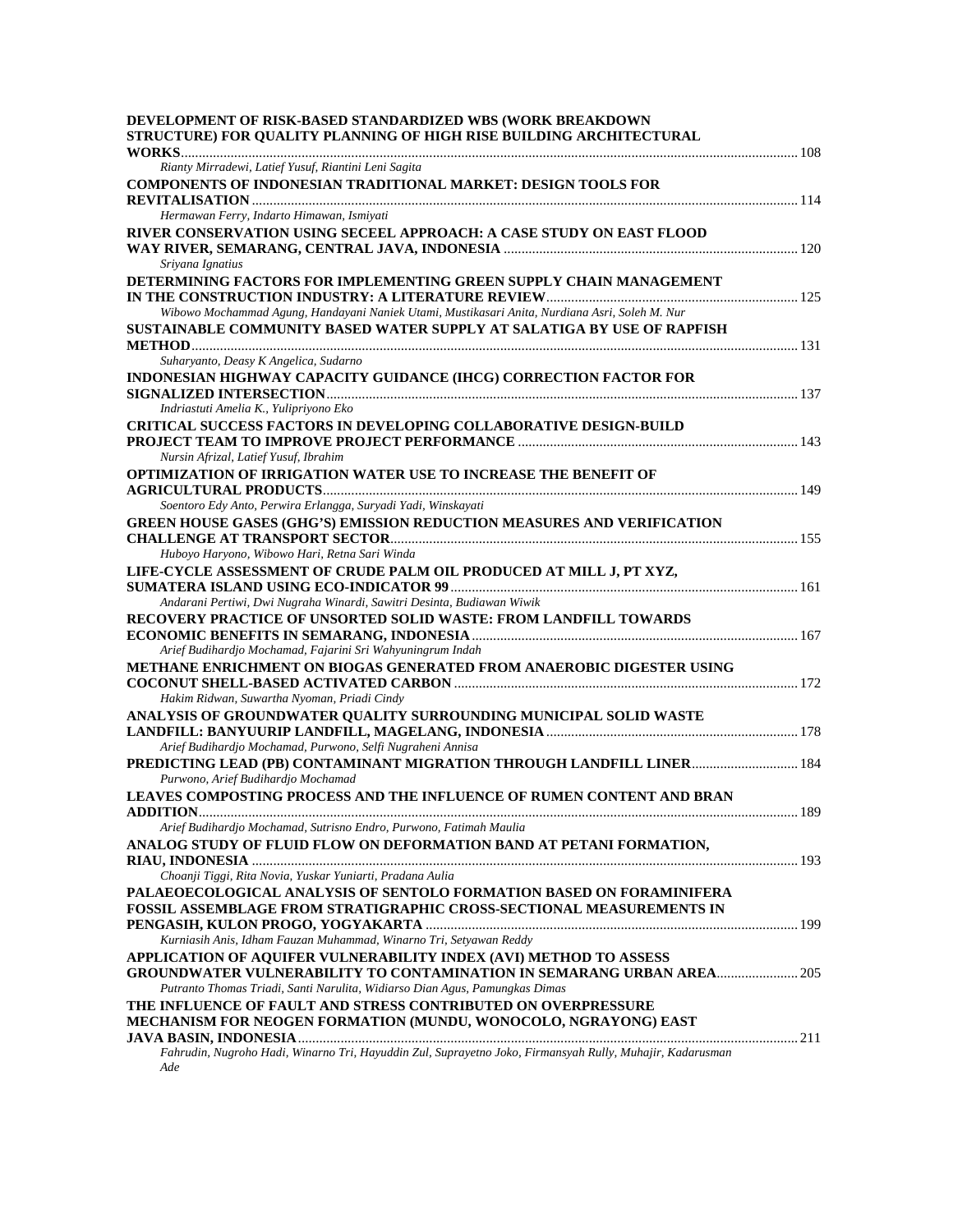| <b>CHARACTERISTICS OF LATERITIC NICKEL MINERALIZATION IN MID PART OF</b>                      |      |
|-----------------------------------------------------------------------------------------------|------|
|                                                                                               |      |
| Aribowo Yoga, Syahputra Yudi, Agus Widiarso Dian                                              |      |
| ANALYSIS OF PIPING AT KEDUNG ULING EARTHFILL DAM, WONOGIRI REGENCY,                           |      |
|                                                                                               |      |
| Najib, Setyawan Agus, Ardyarini Indriyani, Joko Suprapto Dwiyanto                             |      |
| THE ANALYSIS OF VOLCANIC ACTIVITY INFLUENCES AT THE LOWER AND MIDDLE                          |      |
| PART OF SENTOLO FORMATION, KULON PROGO USING PETROGRAPHIC METHOD                              |      |
| Winarno Tri, Marin Jenian, Hani Pratama Ilham, Kurniasih Anis                                 |      |
| ANALYSIS OF LANDSLIDE DISASTER IMPACT IDENTIFICATION USING UNMANNED                           |      |
|                                                                                               |      |
| AERIAL VEHICLE (UAV) AND GEOGRAPHIC INFORMATION SYSTEM (GIS) (CASE STUDY:                     |      |
|                                                                                               |      |
| Prasetyo Yudo, Bashit Nurhadi, Azeriansyah Reyhan                                             |      |
| THE SPATIAL ANALYSIS TO CHOOSE A LOCATION TO BE DESIGNATED AS A LANDFILL                      |      |
|                                                                                               |      |
| Zaim Zaflis, Asteriani Febby                                                                  |      |
| DEVELOPMENT OF TWO COMPONENTS ACCELERATION TIME HISTORIES FOR                                 |      |
| SEMARANG, INDONESIA, DUE TO SEMARANG FAULT EARTHQUAKE SCENARIOS USING                         |      |
|                                                                                               |      |
| Partono Windu                                                                                 |      |
| SPATIAL STUDIES AND JURIDICAL UTILIZATION OF VACANT LAND AND ABANDONED                        |      |
|                                                                                               |      |
| Subiyanto Sawitri, Janu Amarrohman Fauzi                                                      |      |
| DEVELOPMENT OF COLLABORATION IN SUSTAINABLE AGRIBUSINESS CLUSTER 259                          |      |
| Perdana Tomy, Arari H. Mahra, Rahayu H. Fernianda, Ginanjar Tetep, Sesy N. P. Ajeng           |      |
| <b>COORDINATION AND COLLABORATION FUNCTIONS OF DISASTER MANAGEMENT</b>                        |      |
| <b>CENTERS FOR HUMANITARIAN LOGISTICS: A CASE STUDY AT MERAPI ERUPTION  265</b>               |      |
| Handayani Naniek Utami, Mustikasari Anita                                                     |      |
|                                                                                               |      |
| Sudana Oka, Putra Darma, Sudarma M., Hartati Rukmi S., Pradnya Prastika Ryan, Wirdiani Ayu    |      |
| HOUSING SATISFACTION AND WILLINGNESS TO MOVE TO LOW-COST RENTAL                               |      |
|                                                                                               |      |
| Manaf Asnawi, Wahyono Hadi, Puspita Sari Ita, Aprilia Dias                                    |      |
| THE POTENTIAL BIODIESEL PRODUCTION FROM CERBERA ODOLLAM OIL (BINTARO)                         |      |
|                                                                                               |      |
| Khairil, Rizki Aulia, Iskandar, Jalaluddin, Silitonga A. S., Masjuki H. H., Mahlia T. M. I.   |      |
| <b>FATIGUE TESTING AND EVALUATION OF FATIGUE STRENGTH UNDER MULTIAXIAL</b>                    |      |
|                                                                                               |      |
| Itoh Takamoto, Ogawa Fumio, Morishita Takahiro                                                |      |
| <b>EXPERIMENTAL PERFORMANCE STUDIES OF SMALL WALL ROOM AIR CONDITIONER</b>                    |      |
|                                                                                               |      |
| Fajar Tk Berkah, Nicolas Dipto I Geraldus                                                     |      |
| SIMULATION AND ANALYSIS OF THE AEROELASTIC-GALLOPING-BASED                                    |      |
|                                                                                               | .301 |
| Haryanto Ismoyo, Widodo Achmad, Prahasto Toni, Satrijo Djoeli, Pradiptya Iswan, Ouakad Hassen |      |
| AN INTEGRATION OF PSO-BASED FEATURE SELECTION AND RANDOM FOREST FOR                           |      |
|                                                                                               |      |
| Tama Bayu Adhi, Rhee Kyung-Hyune                                                              |      |
| ANALYSIS OF CALCIUM CARBONATE POLYMORPHS DEPOSITED IN WATER PIPING                            |      |
|                                                                                               |      |
| Putranto W. A., Umardhani Y., Sulistyo, Yurianto, Bayuseno A. P.                              |      |
| REAR WHEEL DRIVE RECUMBENT BICYCLE FOR URBAN TRANSPORTATION IN A                              |      |
|                                                                                               |      |
| Suhardi Bambang, Priadythama Ilham, Laksono Pringgo Widyo                                     |      |
| SYNTHESIS OF BARIUM SULFATE IN THE VARIATION OF TEMPERATURE AND                               |      |
|                                                                                               |      |
| Ali Waleed, Putranto Wahyu, Muryanto Stefanus, Bayuseno Athanasius                            |      |
| <b>INFLUENCE OF HULL ENTRANCE ANGLE "PERINTIS 750 DWT", TOWARD SHIP</b>                       |      |
| RESISTANCE: THE CASE STUDY FOR DESIGN DEVELOPMENT "PERINTIS 750 DWT."332                      |      |
| Hadi Eko Sasmito, Manik Parlindungan, Iqbal Muhammad                                          |      |
|                                                                                               |      |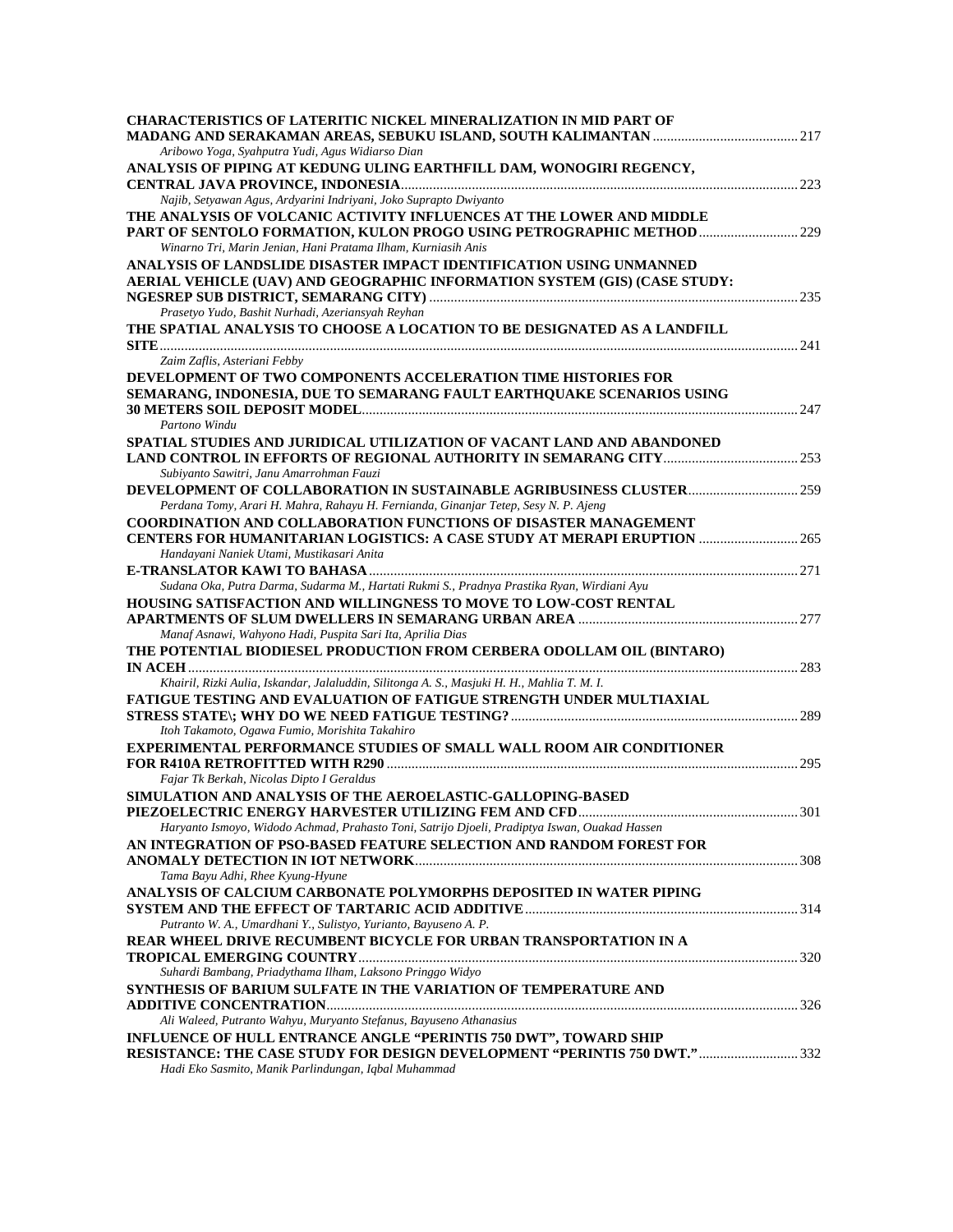| STRUCTURAL ANALYSIS FOR IN-SERVICE GAS PIPELINE LOWERING USING                                              |     |
|-------------------------------------------------------------------------------------------------------------|-----|
|                                                                                                             |     |
| Safarudin Mochamad, Setiawan Joga Dharma                                                                    |     |
| RESISTANCE AND STABILITY ANALYSIS FOR CATAMARAN FISHING VESSEL WITH                                         |     |
| Putranto Teguh, Aryawan Wasis Dwi, Kurniawati Hesty Anita, Setyawan Dony, Pribadi Sri Rejeki Wahyu          |     |
| SYNTHESIS SENSITIVE LAYER OF ETHYLENE GAS SENSOR BASED TIN OXIDE                                            |     |
|                                                                                                             |     |
| Nabena Erica Caesariaty Harni Prima, Yuliarto Brian, Nugraha, Iqbal Muhammad                                |     |
| PROJECTION MATRIX DESIGN FOR CO-SPARSE ANALYSIS MODEL BASED                                                 |     |
|                                                                                                             |     |
| Oey Endra, Gunawan Dadang, Sudiana Dodi                                                                     |     |
| MACHINE HEALTH PROGNOSIS BASED ON MULTIREGIME CONDITION MONITORING                                          |     |
|                                                                                                             |     |
| Widodo Achmad, Prahasto Toni, Satrijo Djoeli, Setiyana Budi, Sugiyanto, Haryanto Ismoyo, Djoko Susilo Didik |     |
| INDUCTION MOTOR CENTRIFUGAL BLOWER HEALTH DIAGNOSTIC BASED ON COLOR                                         |     |
|                                                                                                             |     |
| Widodo Panut, Dwi Haryadi Gunawan, Widodo Achmad                                                            |     |
| DESIGN STUDIES OF INNER AND OUTER EMBEDDED PERMANENT MAGNET FOR                                             |     |
|                                                                                                             |     |
| Cv Aravind, Kannan Ramani, Lei Heng Jing, Setiawan Joga Dharma                                              |     |
| POROSITY CONTROL AND MECHANICAL PROPERTIES OF POROUS CERAMIC                                                |     |
|                                                                                                             |     |
| Sulistyo S., Rizky                                                                                          |     |
| POLYURETHANIZATION TEMPERATURE EFFECT TO THE THERMAL BEHAVIOUR OF                                           |     |
| Kurnia Adi Herald, Hanum Ikhwan Fauzia, Aidilichsan Muliawan Hasyim, Chalid Mochamad                        |     |
| FAULT DIAGNOSTIC SYSTEM BEARING CENTRIFUGAL PUMP USING K-MEANS METHOD                                       |     |
|                                                                                                             |     |
| Yudhistira Hidayat Agung, Widodo Achmad, Dwi Haryadi Gunawan                                                |     |
| ADOMIAN DECOMPOSITION METHOD FOR SOLVING INITIAL VALUE PROBLEMS IN                                          |     |
|                                                                                                             |     |
| Mungkasi Sudi, Ekaputra I Made Wicaksana                                                                    |     |
| EFFECT OF POST CURING METHOD ON FLEXURAL STRENGTH OF COMPOSITE                                              |     |
|                                                                                                             |     |
| Budiono Herru Santoso, Surojo Eko, Muhayat Nurul, Raharjo Wijang Wisnu                                      |     |
| THE INFLUENCE OF WELDING SPEED CONDITIONS OF GMAW ON MECHANICAL                                             |     |
|                                                                                                             |     |
| Ekaputra I. M. W., Mungkasi Sudi, Dwi Haryadi Gunawan, Tungga Dewa Rando, Kim Seon-Jin                      |     |
| MEASUREMENT OF INJURY RATE ON FISH SKIN AND PERFORMANCE COMPARISON                                          |     |
| Tran Minh Thien, Rantung Jotje, Nguyen Trong Hai, Kim Hak Kyeong, Kim Sang Bong                             |     |
| FLAME STABILITY AND BEHAVIOR INSIDE MESO-SCALE COMBUSTOR WITH                                               |     |
|                                                                                                             | 421 |
| Yuliati Lilis                                                                                               |     |
| NUMERICAL SIMULATION OF HEAT TRANSFER AUGMENTATION IN FIN-AND-TUBE                                          |     |
| HEAT EXCHANGER WITH VARIOUS NUMBER OF ROWS OF CONCAVE RECTANGULAR                                           |     |
|                                                                                                             |     |
| Syaiful, Syarifudin Imam, Soetanto Maria F., Bae Myung-Whan                                                 |     |
| PERFORMANCE ANALYSIS OF SEA WATER SOLAR STILL TO PRODUCE FRESH WATER                                        |     |
|                                                                                                             |     |
| Mulyanef, Duskiardi, Hidayat Rahmad                                                                         |     |
| THE INFLUENCE OF GUIDE VANE TO THE PERFORMANCE OF CROSS-FLOW WIND                                           |     |
|                                                                                                             |     |
| Santoso Budi, Danardono Dwi Prija Tjahjana Dominicus                                                        |     |
| DEVELOPMENT OF TENSION-TORSION MULTIAXIAL CREEP TESTING APPARATUS FOR                                       |     |
|                                                                                                             |     |
| Hiyoshi Noritake, Iriyama Yoshihisa                                                                         |     |
| PERFORMANCE PREDICTION OF MAGNETORHEOLOGICAL VALVES UNDER VARIOUS                                           |     |
| Idris Muhammad Hafiz, Mazlan Saiful Amri, Ubaidillah Ubaidillah, Imaduddin Fitrian                          |     |
|                                                                                                             |     |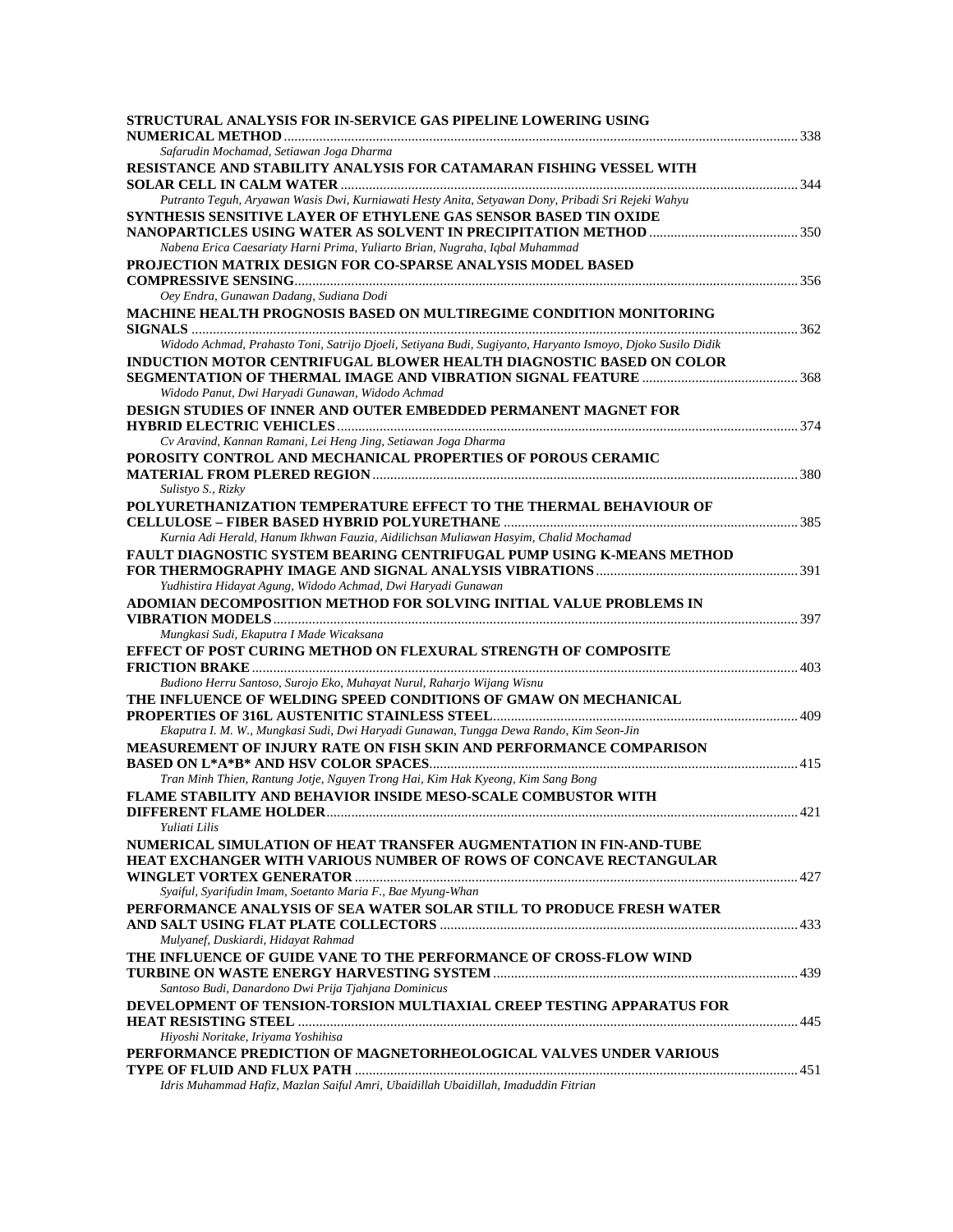| SURFACE TEXTURE INFLUENCES ON THE RUNNING-IN BEHAVIOR AND FRICTION                                                                                      |  |
|---------------------------------------------------------------------------------------------------------------------------------------------------------|--|
|                                                                                                                                                         |  |
| Hou Zhouyong, Honda Tomomi<br>ANALYSIS OF CHIP GEOMETRY AND SURFACE ROUGHNESS AT LOW SPEED TURNING                                                      |  |
|                                                                                                                                                         |  |
| Mudjijanto, Sulistyo, Rusnaldy                                                                                                                          |  |
| COMPARISON OF RATIO LOADED AND UNLOADED FOOT AREA OF FLAT FOOT AND                                                                                      |  |
|                                                                                                                                                         |  |
| Dwi Haryadi Gunawan, Basuki Wibowo Dwi, Widodo Achmad, Suprihanto Agus                                                                                  |  |
| <b>OPTIMIZATION OF RIDGE WAVEGUIDE STRUCTURE FOR TEMPERATURE SENSOR</b>                                                                                 |  |
|                                                                                                                                                         |  |
| Yulianti Ian, D. P Ngurah Made, Lestiyanti Yuni, Kurdi Ojo<br>EXPERIMENTAL STUDY PERFORMANCE R-22 AC SPLIT RETROFITTED WITH PROPANE 481                 |  |
| Ridwan Tanaka Imam, Fajar Berkah, Suryo Utomo Tony, Yohana Eflita, Mustaqim                                                                             |  |
| THE MODELING OF A CONCEPTUAL ENGINEERING DESIGN SYSTEM USING THE                                                                                        |  |
|                                                                                                                                                         |  |
| Ramdhani Safarudin, Jamari J                                                                                                                            |  |
| <b>CHARACTERIZATION CHIP FORMATION OF COMMERCIAL STEEL MATERIALS AT LOW</b>                                                                             |  |
|                                                                                                                                                         |  |
| Isti Nugroho Wahyu, Nugroho Sri, Rusnaldy                                                                                                               |  |
|                                                                                                                                                         |  |
| Zariatin D. L, Kumbarasari Shanti, Rahmalina Dwi                                                                                                        |  |
| A STUDY OF TEA LEAVES DRYING USING DEHUMIDIFICATION PROCESS AND<br>REGENERATION OF LIQUID DESICCANT IN A CLOSED-CYCLE DEHUMIDIFICATION-                 |  |
|                                                                                                                                                         |  |
| Yohana Eflita, Endy Yulianto Mohammad, Bahar Shofwan, Alifa Muhammad Azza, Laura Indrayani Novi                                                         |  |
| MODELING, IDENTIFICATION, AND SIMULATION OF POSITIONAL DISPLACEMENT                                                                                     |  |
|                                                                                                                                                         |  |
| Trong Nguyen Van, Choi Yong-Woon, Yoon Jung-In, Choi Kwang-Hwan, Son Chang-Hyo, Kim Young-Bok                                                           |  |
| <b>FAILURE ANALYSIS OF SHAFT CIRCULATING WATER PUMP (CWP) USED IN POWER</b>                                                                             |  |
|                                                                                                                                                         |  |
| Hamid Abdul, Nugroho Sri, Dwi Haryadi Gunawan, Khaeroman                                                                                                |  |
| DETECTION OF GEAR DEFECTS USING METHOD OF WAVELET DECOMPOSITION AND<br><b>CROSS-CORRELATION - EXPERIMENT TO DEVELOP A FEASIBLE DETECTION METHOD 522</b> |  |
| Hidayat R. Lullus Lambang G, Santoso Budi                                                                                                               |  |
| PATH PLANNING FOR AUTOMATIC GUIDED VEHICLE WITH MULTIPLE TARGET                                                                                         |  |
|                                                                                                                                                         |  |
| Kim Chang Kyu, Nguyen Huy Hung, Kim Dae Hwan, Kim Hak Kyeong, Kim Sang Bong                                                                             |  |
| <b>DESIGN AND FABRICATION OF A TWIST FIXTURE TO MEASURE TORSIONAL STIFFNESS</b>                                                                         |  |
|                                                                                                                                                         |  |
| Kurdi Ojo, Yob Mohd Shukri, Haji Ishamuddin Awisqarni, Suprihanto Agus, Widyanto Susilo Adi, Wibowo Dwi<br>Basuki, Yulianti Ian                         |  |
| MORPHOLOGY EVOLUTION OF ZNO THIN FILMS DEPOSITED BY NITROGEN MEDIATED                                                                                   |  |
| <b>CRYSTALLIZATION METHOD </b>                                                                                                                          |  |
| Suhariadi Iping, Shiratani Masaharu, Itagaki Naho                                                                                                       |  |
| DIGITAL INTEGRATED INSTRUMENT FOR MEASURING BMI AND COMPARING TO THE                                                                                    |  |
| <b>IDEAL BMI FOR AGE AS A GUIDANCE FOR INDONESIAN MILITARY RECRUITMENT  546</b>                                                                         |  |
| Basuki Wibowo Dwi, Ismoyo, Suprihanto Agus, Caesarendra Wahyu, Ariyanto Mochammad                                                                       |  |
| <b>EFFECTS OF DIFFERENT HEEL HEIGHTS ON HEEL PRESSURE DISTRIBUTION FOR</b>                                                                              |  |
| Basuki Wibowo Dwi, Widodo Achmad, Dwi Haryadi Gunawan, Suprihanto Agus                                                                                  |  |
| A REVIEW ON SENSORS FOR REAL-TIME MONITORING AND CONTROL SYSTEMS ON                                                                                     |  |
|                                                                                                                                                         |  |
| Wijaya Tomi, Caesarendra Wahyu, Tjahjowidodo Tegoeh, Pappachan Bobby K, Wee Arthur, Roslan Muhammad                                                     |  |
| Izzat                                                                                                                                                   |  |
| MODAL ANALYSIS OF REPLICA BOSS HOLE DURING THE DEBURRING PROCESS IN                                                                                     |  |
|                                                                                                                                                         |  |
| Andriani Claudy, Caesarendra Wahyu, Tjahjowidodo Tegoeh, Wijaya Tomi, Pappachan Bobby K                                                                 |  |
| <b>INVESTIGATION OF MECHANICAL PROPERTIES OF AL7SI/ SIC AND AL7SIMG/SIC</b>                                                                             |  |
| Sulardjaka, Nugroho Sri, Suyanto, Fitriana Deni Fajar                                                                                                   |  |
|                                                                                                                                                         |  |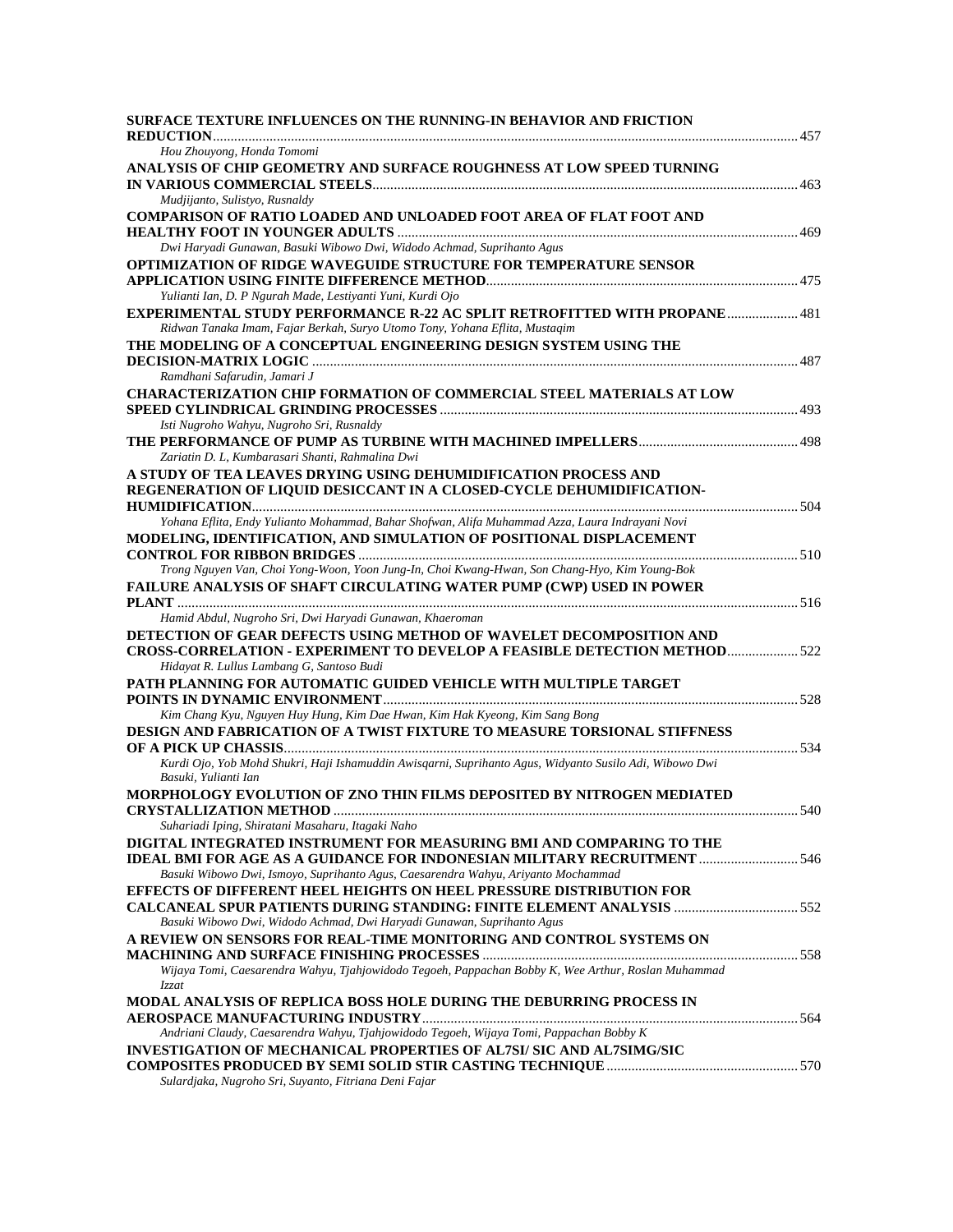| MECHANICAL AND MICROSTRUCTURAL CHARACTERIZATION OF ST 37 BUTT JOINTS                                                                               |  |
|----------------------------------------------------------------------------------------------------------------------------------------------------|--|
|                                                                                                                                                    |  |
| Kasir, Sulardjaka<br>CFD ANALYSIS ON THE AERODYNAMICS CHARACTERISTICS OF JAKARTA-BANDUNG                                                           |  |
|                                                                                                                                                    |  |
| Utomo Tony, Fajar Berkah, Arpriyanto Hendry                                                                                                        |  |
| DESIGN AND SIMULATION OF FUZZY LOGIC BASED TEMPERATURE CONTROL FOR A                                                                               |  |
|                                                                                                                                                    |  |
| Munadi, Ramadhan Erwin F., Ariyanto Mochammad, Iskandar Norman, Amirullah M. A., Julianti Hari P.,<br>Setiawan Rudy                                |  |
| A GREAT ACHIEVEMENT OF CALCULATED AND EXPERIMENTAL RESULTS OF CHAR                                                                                 |  |
|                                                                                                                                                    |  |
| Wijayanti Widya, Nur Sasongko Mega                                                                                                                 |  |
| REMAINING LIFE ASSESSMENT OF SUPERHEATER TUBE IN BOILER OF COAL FIRED                                                                              |  |
|                                                                                                                                                    |  |
| Muhajir Habib, Dwi Haryadi Gunawan, Widodo Achmad                                                                                                  |  |
| 3D NUMERICAL STUDY ON THE EFFECT OF SHAFT ECCENTRICITY ON THE                                                                                      |  |
| Tauviqirrahman Mohammad, Kurniawan Bayu, Jamari                                                                                                    |  |
| OPTIMAL PASSIVITY DESIGN OF A VIRTUAL COUPLING INCLUDING FIR-TYPE                                                                                  |  |
|                                                                                                                                                    |  |
| Kawai Masayuki, Yamagishi Takuya, Minami Shouta                                                                                                    |  |
| DEVELOPMENT OF 6 DOF SUPERNUMERARY ROBOTIC FINGERS INTEGRATED WITH 3D                                                                              |  |
| Ariyanto Mochammad, Setiawan Joga D., Munadi, Ismail Rifky, Arifin Zainal                                                                          |  |
|                                                                                                                                                    |  |
| Ariyanto Mochammad, Setiawan Joga D., Prabowo Teguh, Haryanto Ismoyo, Munadi                                                                       |  |
| THE EFFECT OF ACID LEACHING TIME IN MODIFYING NATURAL ZEOLITE AS                                                                                   |  |
|                                                                                                                                                    |  |
| Waluyo Joko, Makertihartha I. G. B. N., Susanto Herri                                                                                              |  |
| EFFECT OF QUENCHING AGENT ON DIMENSION STABILITY OF AL 6061-AL <sub>2</sub> O <sub>3</sub>                                                         |  |
| Ilham Akbar Hammar, Surojo Eko, Ariawan Dody                                                                                                       |  |
| DESIGN OF FRACTAL FEATURES-BASED PARTIAL DISCHARGE PATTERN RECOGNITION                                                                             |  |
|                                                                                                                                                    |  |
| Rahayu, Anuraga G. T., Prasetia H., Khayam Umar                                                                                                    |  |
| A REVIEW OF LOW-CYCLE FATIGUE OF ALLOY 617 FOR USE IN VHTR COMPONENTS:                                                                             |  |
| Dewa Rando Tungga, Park Jeong-Hun, Kim Seon-Jin, Kim Woo-Gon, Kim Eung-Seon, Haryadi Gunawan D.,                                                   |  |
| Ekaputra I. M. W.                                                                                                                                  |  |
| DEVELOPMENT OF FORCE FEEDBACK IN STEERING SYSTEMS FOR VIRTUAL DRIVING                                                                              |  |
|                                                                                                                                                    |  |
| Setiawan Joga Dharma, Baharom Masri B., Bin Abdul Wali M. Ammar                                                                                    |  |
| ENHANCEMENT SURFACE COATING STAINLESS STEEL AND COPPER USING                                                                                       |  |
| Yuliarto Margen Sendie, Sulistyo S, Nugroho Sri, Setiawan Adi Nugroho Yoga                                                                         |  |
| <b>FABRICATION DYE SENSITIZED SOLAR CELLS (DSSCS) USING B-CAROTENE PIGMENT</b>                                                                     |  |
|                                                                                                                                                    |  |
| Nirwana Sari Halidun Wa Ode, Cahya Prima Eka, Yuliarto Brian, Suyatman                                                                             |  |
|                                                                                                                                                    |  |
| B. Darmadi Djarot, Setiawan Widia, Purnowidodo Anindito, Siswanto Eko                                                                              |  |
| THE STRUCTURAL RESPONSE INVESTIGATION OF MODULAR PONTOON COLLAR<br><b>FLOATING CAGE DUE TO CURRENT LOAD TO SUPPORT FISH FARMING ACTIVITIES 677</b> |  |
| Windyandari Aulia, Zakki Ahmad Fauzan                                                                                                              |  |
| IMPACT PHENOMENA ASSESSMENT: PART II - BUFFER CONTAINER AS A MEASURE TO                                                                            |  |
|                                                                                                                                                    |  |
| Rio Prabowo Aditya, Jun Baek Seung, Geon Lee Seung, Myung Bae Dong, Min Sohn Jung, Bahatmaka Aldias,                                               |  |
| Samuel Samuel                                                                                                                                      |  |
| INVESTIGATION ON THE PERFORMANCE OF THE TRADITIONAL INDONESIAN FISHING                                                                             |  |
| Bahatmaka Aldias, Kim Dong-Joon, Samuel, Rio Prabowo Aditya, Zaw May-Thu                                                                           |  |